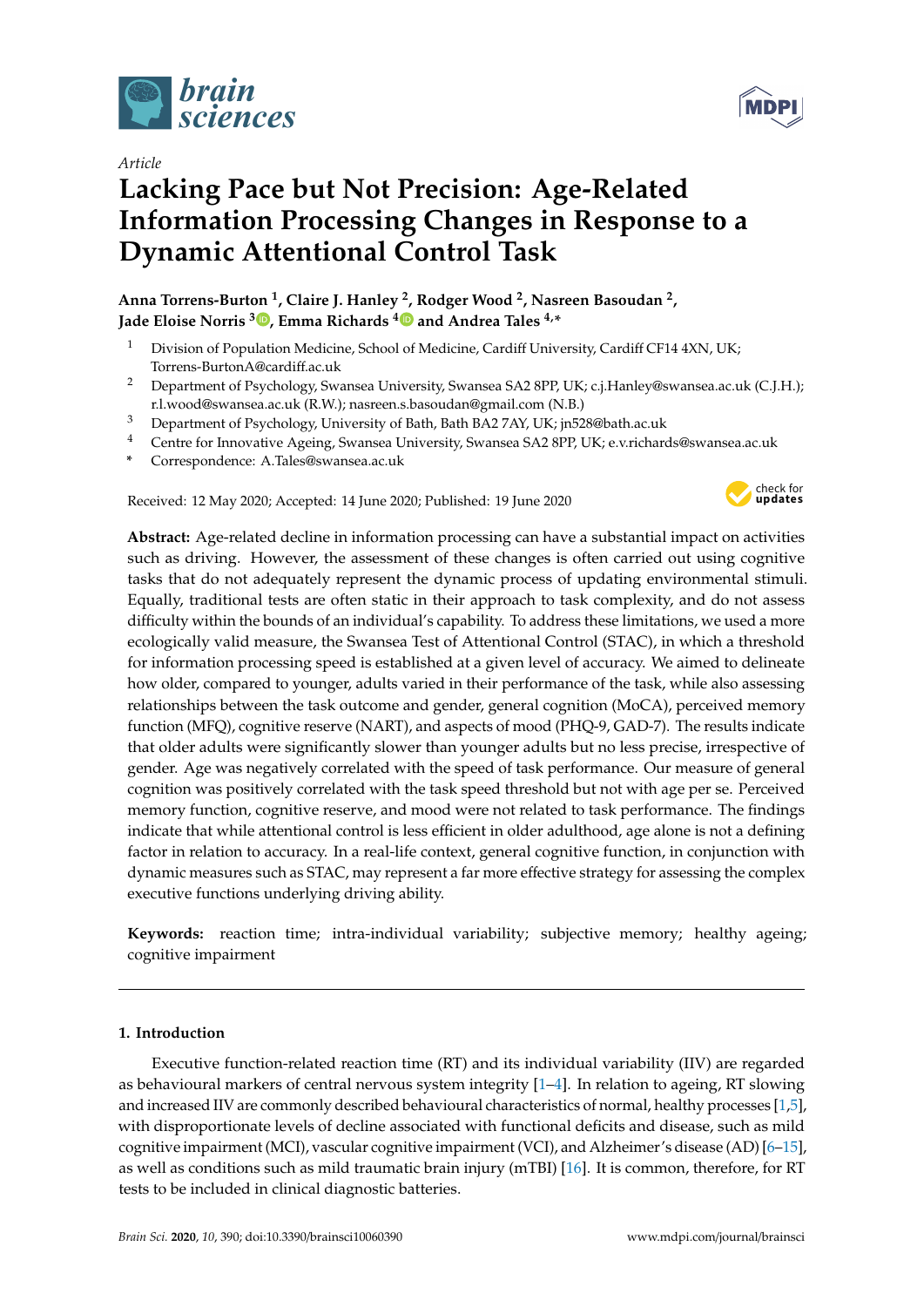Generally, in such tests, RT is measured over multiple sequential trials in which a response to the same given stimulus is required. Blocks of discrete trials are delivered, often with uniform task difficulty, and are analysed by focusing on each separate event or averaging responses over time [\[3](#page-8-5)[,11](#page-8-6)[,12,](#page-8-7)[15\]](#page-8-4). However, the intricacies of visual perception in the real-world are far more complex than that represented by the measurement of RT in this way. For example, mediated by attentional control processes [\[17\]](#page-9-1), representations are constantly updated to inform the individual of the crucial elements in scenes of varying complexity [\[18](#page-9-2)[,19\]](#page-9-3), in driving for example [\[16,](#page-9-0)[20\]](#page-9-4). This means that approaches that adopt discrete trials cannot mimic the manner in which attentional control operates, nor can they represent RT in its real-life context, thus limiting the validity of the inferences that can be made when utilizing such methods.

#### *1.1. Attentional Control*

Attentional control processes are associated with a network involving prefrontal and parietal regions, which govern target detection and response inhibition, under conditions of varying difficulty and demand for resources [\[21](#page-9-5)[,22\]](#page-9-6), all of which in real-life would contribute to a measure of RT at any given point. Although there is some evidence to suggest that for lower task demands older adults can maintain relatively intact performance (as a result of an ability to increase recruitment of available neural resources to stabilise performance), age-related decreases in activity tend to occur with higher task demands [\[23–](#page-9-7)[25\]](#page-9-8) because available processing resources are saturated [\[17\]](#page-9-1). Consequently, age-related failure to modulate activity in response to changes in task demand may indicate an inability to dynamically allocate attentional control in response to change. Furthermore, although difficulty can be varied in common attention-related RT tasks such as those examining visual search, inhibition of return, alerting, and orienting [\[14](#page-8-8)[,26–](#page-9-9)[30\]](#page-9-10), it is not typically investigated with respect to individual capability (e.g., accommodating differences in what individual participants find challenging), which is an important consideration when devising tasks for use with a highly heterogeneous population, such as older adults.

Typical RT studies also simply examine the relationship between error production and RT, in order to determine whether a speed/accuracy trade-off is influencing the results [\[26](#page-9-9)[,28](#page-9-11)[,30](#page-9-10)[,31\]](#page-9-12). In reality, however, the interplay between speed and accuracy is likely to be far more relevant to real life environmental processing. When responding appropriately to environmental change, a certain level of accuracy is required as well as speed. It is likely that the ability to maintain accuracy, whilst also maintaining speed, is a more adaptive behaviour than the ability to respond quickly to a given stimulus that is repeatedly presented, with no change in resource requirements. Examining RT in isolation from the integrity of attentional control, and thus the above-mentioned functions, may lead to the under- or over- estimation of an individual's functional ability; a factor which may be of particular relevance to the assessment of driving ability [\[32\]](#page-9-13) as this behaviour is highly dependent upon the integrity of attentional control components such as selective attention, attentional switching, and the inhibition of irrelevant visual information [\[33](#page-9-14)[–37\]](#page-9-15). As driving cessation is widely considered to be a major life transition which can have a significant impact on the health and well-being of older drivers [\[38](#page-9-16)[–40\]](#page-10-0), it is vital that such ability is assessed appropriately [\[32](#page-9-13)[,38](#page-9-16)[,41\]](#page-10-1).

#### *1.2. Study Rationale*

In this study, we examined ageing-related attentional control (i.e., how much information can be processed over a specific time period, at a given level of accuracy) using a novel task, designed to address the outlined issues with traditional tests; namely the computer-based Swansea Test of Attentional Control (STAC). The STAC (developed by Carter and Wood, and outlined in Hanley and Tales, (2019) [\[42\]](#page-10-2) comprises selective attention, task monitoring, and response inhibition components of attentional control based on the supervisory attentional system model [\[22\]](#page-9-6), making it ideal to simulate the complex demands of continuous environmental monitoring and interaction, within a single test. A flexible algorithm designed to track performance (Parameter Estimation by Sequential Testing,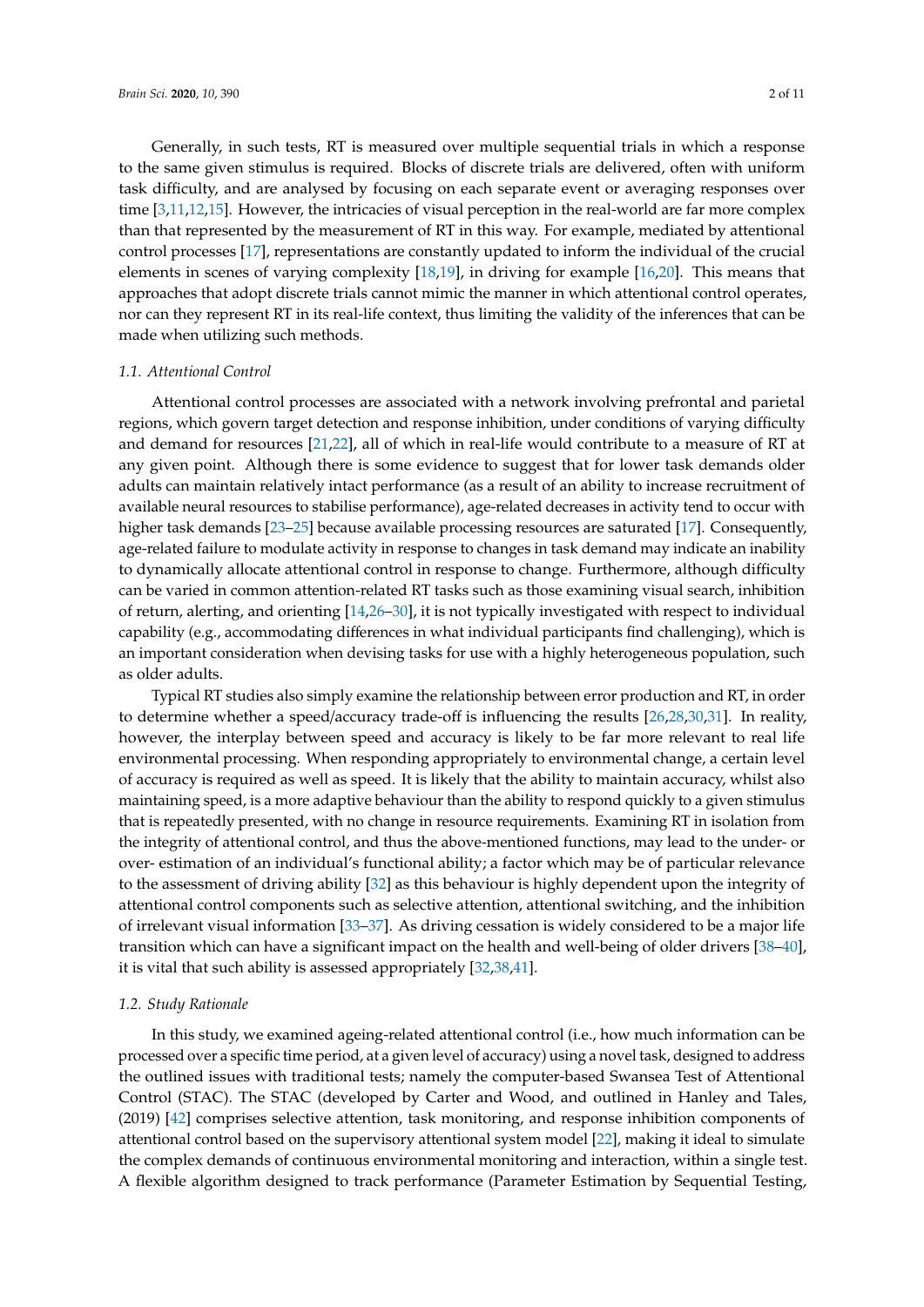PEST; [\[43\]](#page-10-3)), calibrates the speed at which a given degree of response accuracy can be maintained. STAC also relies on the continuous presentation of stimuli, as opposed to delivering discrete trials in blocks that systematically vary task demands [\[17](#page-9-1)[,44\]](#page-10-4). Therefore, compared to other attentional control tasks in isolation, STAC has the benefit of being more holistic in relation to the demands of stimulus engagement in everyday life. Furthermore, the stability and validity of the STAC task have previously been assessed, with good test–retest reliability and strong correspondence between STAC final speed and RTs from a standard Flanker task (for further insight and information about this test, see Hanley and Tales, (2019) [\[42\]](#page-10-2)). Unlike traditional tests, which focus on single elements of attentional control in isolation, STAC is more holistic and integrates components of selective attention, task monitoring, and response inhibition. Furthermore, while there is overlap in the constructs tested, standard tasks such as the Flanker test (known for its ability to assess response inhibition) require the researcher to set parameters (e.g., stimulus presentation speed) in advance, and often lack flexibility because such values are fixed, meaning the participant is forced to struggle to respond or is not sufficiently challenged. Use of the PEST algorithm as part of STAC, which calibrates speed on the basis of prior responses, has the distinct advantage of ensuring that the task is performed in accordance with an individual's capabilities. Therefore, the task remains difficult and will challenge the participant as speed is re-adjusted during subsequent PEST cycles (either upwards or downwards, to define their threshold, in the event that the present speed can be exceeded or is too challenging and cannot be sustained).

The comparison of STAC to the Flanker task corresponds to our previous pilot work. While the Flanker task output equates to reaction time (RT), the STAC final speed threshold reflects a participants' ability to perform well under conditions of higher stimulus presentation speeds. Nonetheless, both measures represent efficiency of processing with regard to speed. Where RT from incongruent Flanker trials (representing conditions of maximum difficulty) is assessed in relation to STAC speed, there is strong correspondence between these measures (*r* (24) = −0.650,  $p = 0.001$ ). The correlation indicates that as STAC speed increases, Flanker RT decreases, thus signifying performance improvement between the measures is aligned. Therefore, STAC is regarded as comparable to Flanker in relation to outcome measures but has distinct advantages compared to such standard tasks, as outlined above.

Adopting this novel task, the primary aim of the study was to examine attentional control in older compared to younger adults. Within the scope of test complexity and task difficulty, whilst task difficulty is not a factor under direct manipulation, with discrete levels of complexity, it corresponds to the speed of performance (spm); whereby performing the task at a higher speed would increase the demand for processing resources. Accordingly, higher speed thresholds represent the ability of participants to successfully complete the task under conditions of increased difficulty.

We also aimed to determine whether attentional control varied with respect to general cognitive function (using the Montreal Cognitive Assessment (MoCA)) [\[45\]](#page-10-5), typically used to define an older adult control group. For the older adults, we also examined performance with respect to subjective feelings of memory function (using the Memory Function Questionnaire (MFQ) [\[46\]](#page-10-6), cognitive reserve (using the National Adult Reading Test, NART score as a proxy) and educational level [\[47](#page-10-7)[–52\]](#page-10-8). Finally, a mix of male and female older adult participants was included, all with depression and anxiety within normal levels.

In relation to these aims, we predicted that attentional control would be significantly poorer in older compared to younger adults, as determined by speed of performance on the STAC task; and that high levels of cognitive control would be significantly associated with high cognitive function, high cognitive reserve, and lower levels of perceived abnormal memory. We also investigated whether attentional control varied with respect to gender and sub-clinical levels of depression and anxiety [\[13](#page-8-9)[,53](#page-10-9)[,54\]](#page-10-10).

By obtaining this range of measurements we were well positioned to determine how, if at all, attentional control is related to the level of objectively and subjectively measured cognitive function, within individuals. This is a crucial consideration as older adults with ostensibly normal cognition for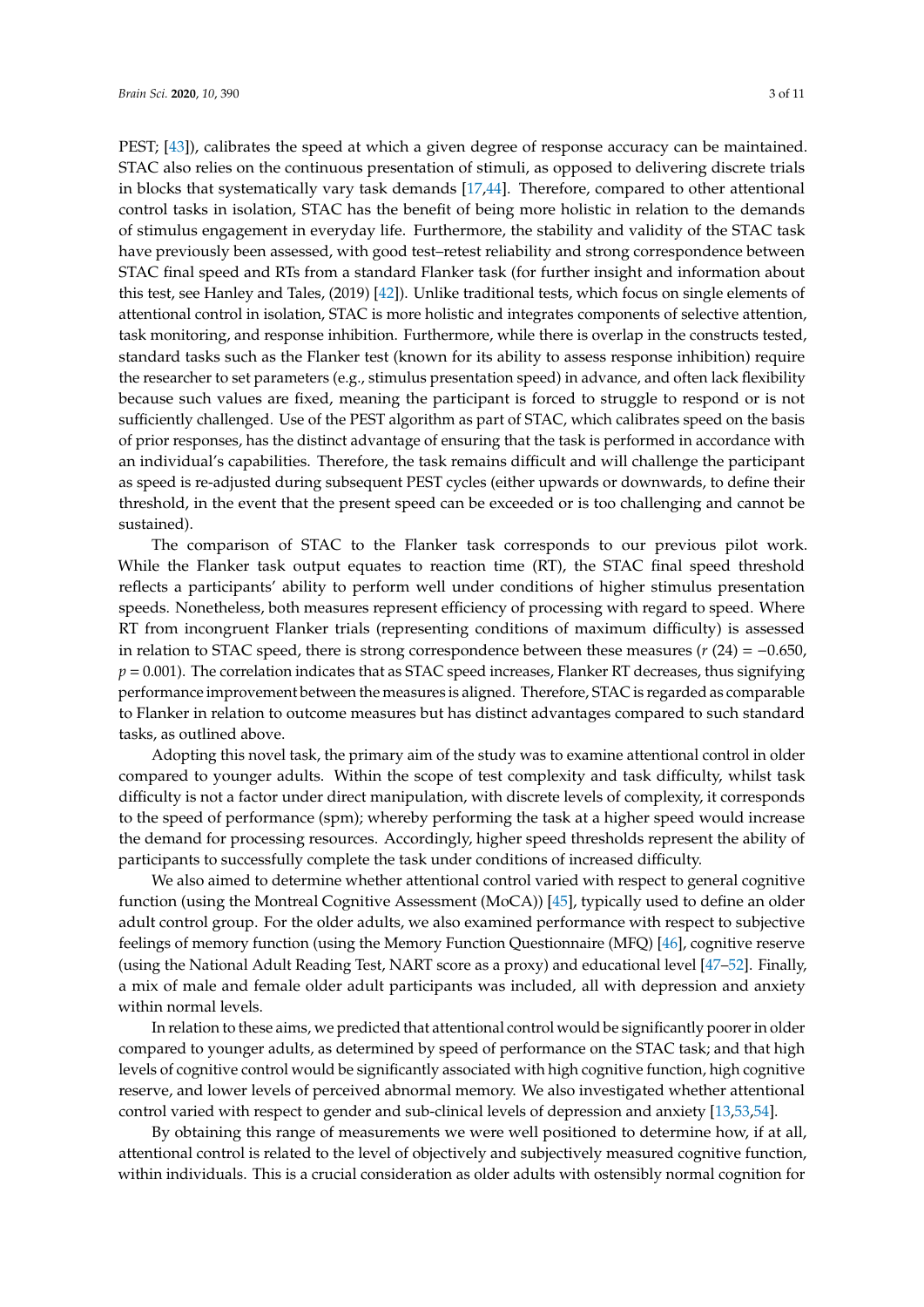their age and educational level, and some individuals with subjective cognitive decline (SCD) [\[55\]](#page-10-11), can show considerable variation in RT and attention. Some individuals may even present with levels of detrimental functional change more typical of MCI, vascular cognitive impairment (VCI), and Alzheimer's disease (AD) [\[11](#page-8-6)[–14\]](#page-8-8).

## **2. Materials and Methods**

#### *2.1. Participants*

Community-dwelling older adults (*n* = 90; age 50–79 years; 38 males, 52 females) were recruited through advertisements at older adult social clubs, via local newspapers, word of mouth, and via the older adult research volunteer database (Department of Psychology, Swansea University), with no specified upper age limit. Younger adults, aged between 18 and 30 years and thus typical of younger control groups in ageing studies, (*n* = 82; age 18–27 years; 32 males, 50 females) were recruited via poster, social networking, and email advertisements throughout Swansea University. Testing was conducted within dedicated research rooms within the Department of Psychology at Swansea University. Ethical approval was granted by the Swansea University Department of Psychology Research Ethics Committee (Reference number: 01-20/2-2015-1), and the study was conducted in accordance with the principles of the Declaration of Helsinki. Written, informed consent was given by each participant, and all participants were debriefed after participation.

All participants self-reported to be in good general health, with no history of serious head injury, mental health problems, or neurological impairment. None of the participants had been to see their general practitioner (GP) or memory services about change in their cognitive function or concern about it, and all participants had normal or corrected-to-normal vision. The groups were matched with respect to gender distribution and educational level (Table [1\)](#page-3-0). None of the participants had significant levels of depression or anxiety, as indicated by a score of 9 or below on the Patient Health Questionnaire (PHQ-9) [\[56\]](#page-10-12) and a score of 5 or below on the Generalized Anxiety Disorder 7-item (GAD-7) [\[57\]](#page-10-13) (using pen and paper-based versions of both of these tests) and individuals with a history of significant depression or anxiety were excluded from this study. Although medication use could not be controlled, individuals taking drugs likely to affect cognition (such as benzodiazepines) were excluded from recruitment.

|              | Age<br>(Years)             | <b>Education Level</b><br>(Years) | <b>NART</b>   | MoCA<br>Score | <b>MFO</b><br>(Total Score) | PHO-9        | $GAD-7$      |
|--------------|----------------------------|-----------------------------------|---------------|---------------|-----------------------------|--------------|--------------|
| Young Adults | 20<br>(2.1)                | 14.7<br>(3.5)                     | ۰             | 27.0<br>(2.1) | ۰                           | 6.3<br>(4.4) | 4.8<br>(4.3) |
| Older Adults | 65<br>(6.1)<br>Range 50–79 | 15.1<br>(4.8)                     | 41.4<br>(5.4) | 27.4<br>(2.2) | 292.8<br>(48.8)             | 3.2<br>(3.1) | 2.3<br>(2.5) |

<span id="page-3-0"></span>**Table 1.** Baseline group mean demographics for the younger and older adult groups. Standard deviation in parenthesis.

All data were analysed using SPSS version 22 (IBM Corp., Armonk, NY, USA).

#### *2.2. Materials and Procedures*

Cognitive function was assessed using the pen and paper-based Montreal Cognitive Assessment (MoCA) [\[45\]](#page-10-5). For the older adults, subjective memory function was assessed by the pen and paper-based Memory Functioning Questionnaire (MFQ) [\[46\]](#page-10-6) (in which lower scores represent a greater degree of perceived memory impairment). The NART was administered to the older adult participants as a proxy for cognitive reserve [\[47](#page-10-7)[–49\]](#page-10-14). The order of these tests was not counterbalanced, and all tests were administered and scored according to current guidelines. The computer-based STAC test was then administered.

Symbols are 36.2 mm across, subtending 3.6 degrees of visual angle on a 19-inch monitor at 52 cm viewing distance. A target is identified within the  $3 \times 3$  matrix of symbols (right). When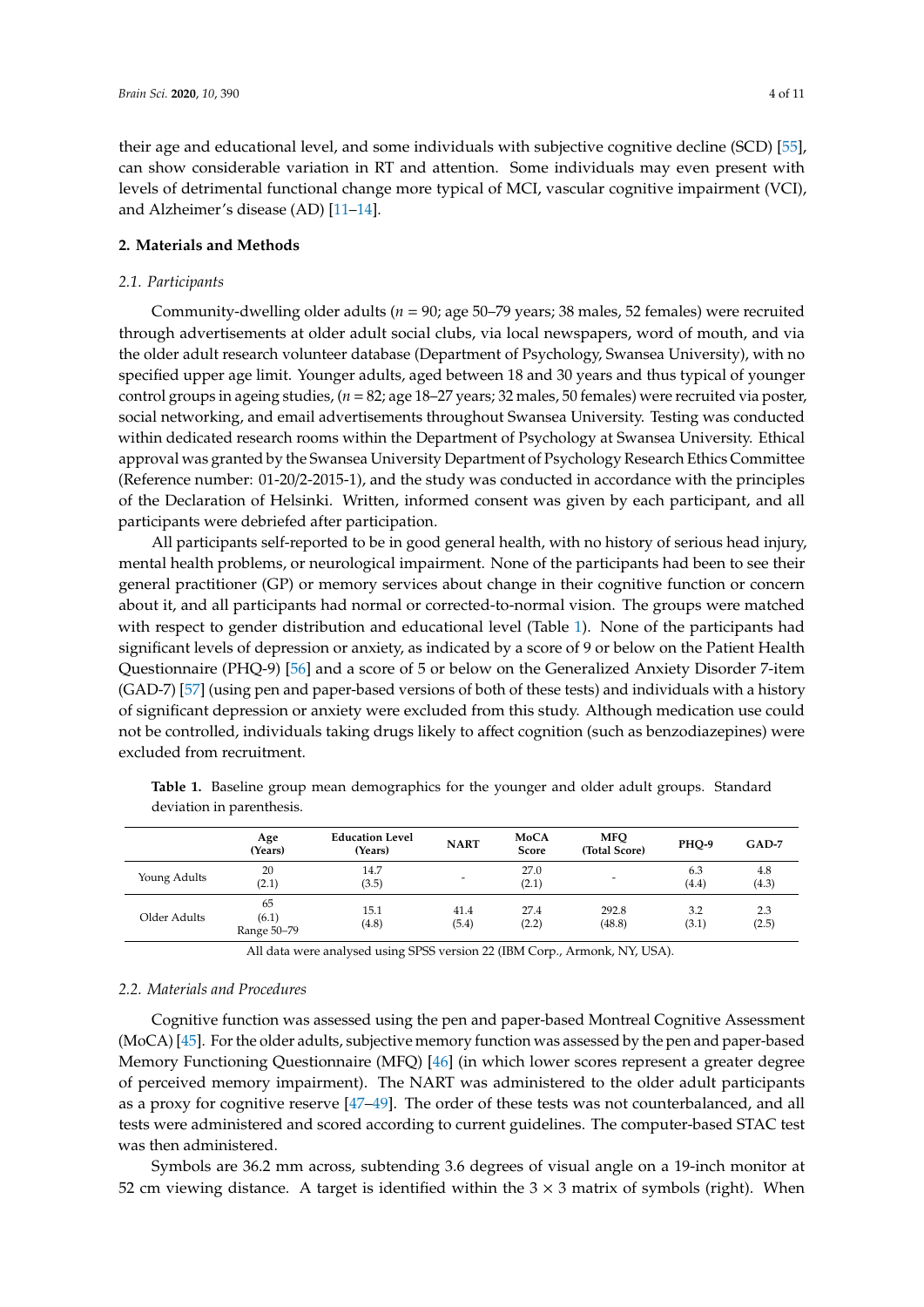a matching symbol appears amongst the three columns of the search array (left), which scroll up the left-hand side of the screen, participants press the spacebar as the symbol crosses behind the red line. The task is to identify the target within a  $3 \times 3$  matrix of symbols on the right and search for matching symbols amongst an array of three columns of symbols (Figure [1\)](#page-4-0). The target changes throughout the task such that participants must remain vigilant in order to consistently update their search criteria, while simultaneously monitoring the search array to identify matching items and inhibit irrelevant symbols. The target changes every 19 s but is delayed if the current target appears in the search array symbols. The target changes every 19 s but is delayed if the current target appears in the search array (e.g., the target will not change to a different symbol if the current target is on screen). In such instances, (e.g., the target will not change to a different symbol if the current target is on screen). In such the corresponding time lapse is added to the total run time (initially set to 180 s, resulting in  $\sim$ 9 target changes for all participants). Speed (measured in symbols per minute per column; abbreviated to "spm") is adjusted to maintain accuracy around a commonly adopted 75% correct criterion [\[58\]](#page-10-15), using the PEST algorithm. The task begins at a speed of 60 spm. After a minimum of 4 target changes, speed is calibrated on the basis of performance accuracy, increasing or decreasing with a step-size between 20 and 60 spm. The participants' thresholds are the average speed at which the task is performed across the duration of the task.

<span id="page-4-0"></span>

**Time** 

Figure 1. Swansea Test of Attentional Control. Participants view a  $3 \times 3$  matrix of symbols (screen right) and a continuous stream of symbols (screen left). Top: The symbols on the left scroll up the screen.<br>And a continuous stream of symbols (screen left). Top: The symbols on the left scroll up the screen. where an oncoming symbol matches the target (highlighted in red, on the right), participants respond when that shape crosses the red line (as opposed to before or after). Bottom: The target changes every 19 s, such that participants must remain vigilant and consistently attend to both elements of the task to 19 s, ensure successful performance. Where an oncoming symbol matches the target (highlighted in red, on the right), participants respond

#### *2.3. Data Analysis and Results*

*2.3. Data Analysis and Results* score or mean years in education between young and older adult groups (*p* > 0.05). Depression level (U = 1911.5,  $p < 0.001$ ,  $r = 0.37$ ) and anxiety level (U = 1638,  $p < 0.001$ ,  $r = 0.32$ ) were significantly greater for young adults compared to older adults. With respect to demographics, Mann–Whitney analysis revealed no significant difference in MoCA

Non-parametric analyses were performed as the STAC data were not normally distributed.

Mann–Whitney U analysis revealed no significant difference in mean accuracy between the older and younger adults (U = 3580.5,  $p = 0.74$ ) and for both the younger and older groups this did not vary significantly with respect to gender ((male U = 785.5,  $p = 0.89$ ) and (female U = 946.5,  $p = 0.73$ )). There was, however, a significant difference in spm, with younger adults able to process significantly more symbols per minute per column than the older adults, performing the task significantly faster (U = 2059.5,  $p < 0.001$ ; Cohen's effect size = 0.884) (Table 2 and Figure [2\)](#page-5-1). There was no significant

significantly faster (U = 2059.5, *p* < 0.001; Cohen's effect size = 0.884) (Table 2 and Figure 2). There was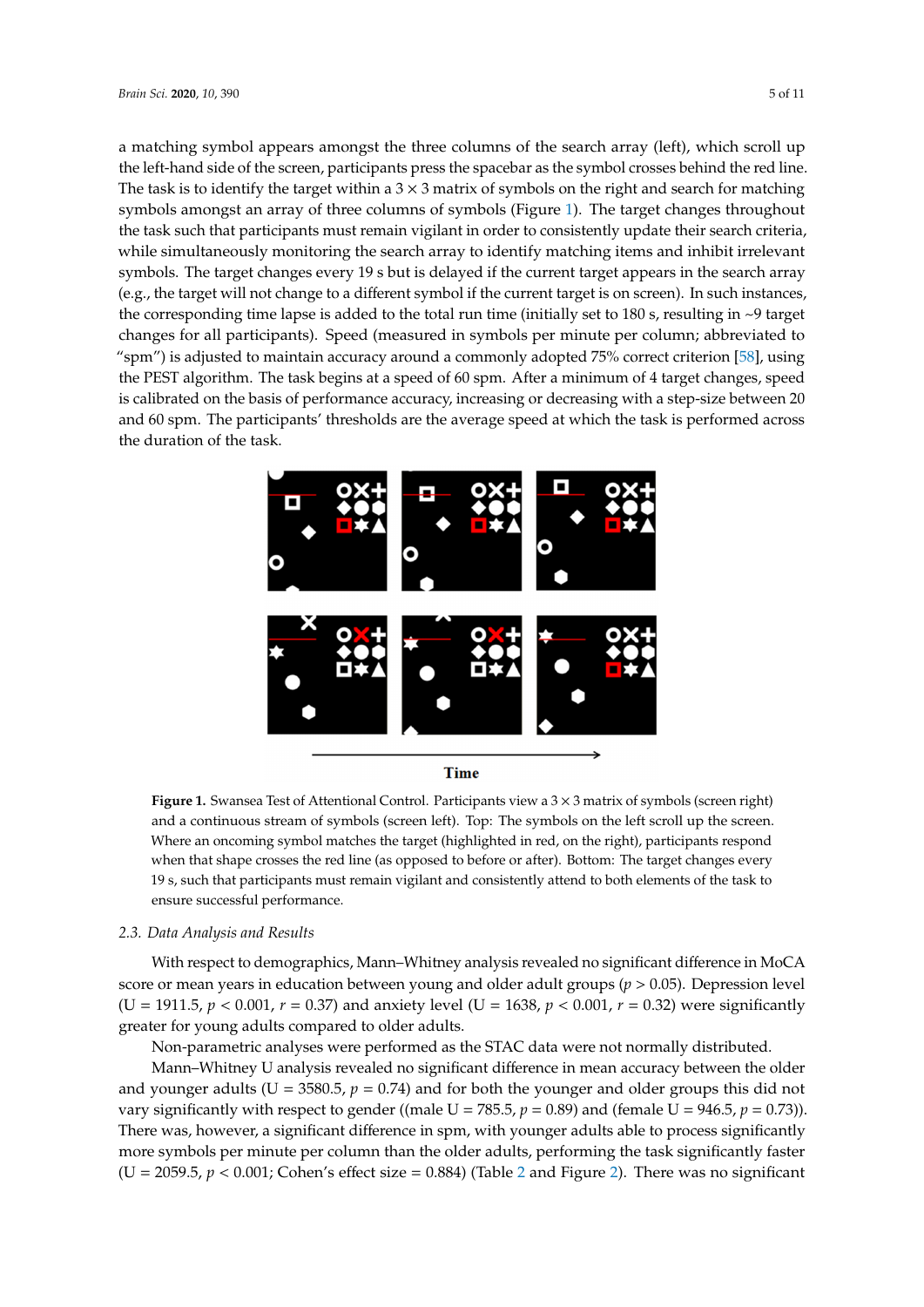difference in spm between male and female participants, for both the younger ( $U = 602.5$ ,  $p = 0.06$ ) and older groups (U = 978.5,  $p = 0.94$ ), respectively.



<span id="page-5-1"></span><span id="page-5-0"></span>**Table 2.** Symbols per minute per column (spm) and level of accuracy (%) for younger and older adults. **Table 2.** Symbols per minute per column (spm) and level of accuracy (%) for younger and older Standard deviation in parentheses.

**Figure 2.** Speed (symbols per minute per column; spm) between young and older adults. **Figure 2.** Speed (symbols per minute per column; spm) between young and older adults.

For the older adults, Spearman's rho analyses revealed a significant correlation between spm For the older adults, Spearman's rho analyses revealed a significant correlation between spm and MoCA score (*r* = 0.25, *p* = 0.018), with better performance associated with higher MoCA scores (higher levels of general cognitive function). In contrast, there was no significant correlation between (higher levels of general cognitive function). In contrast, there was no significant correlation between spm and MoCA score ( $p > 0.05$ ) for the younger adults.

There was also a significant negative correlation between spm and age ( $r = -0.29$ ,  $p = 0.005$ ) (as age increased, spm decreased) for the older adults (Figure [3\)](#page-5-2). However, there was no significant correlation between age and MoCA score (*p* > 0.05). For the younger adults, there was no significant correlation between spm and age ( $p > 0.05$ ), and no significant correlation between age and MoCA score ( $p > 0.05$ ). score (*p* > 0.05). For the older adults, spm was not significantly correlated with MFQ or NART, and For the older adults, spm was not significantly correlated with MFQ or NART, and there was no<br>
For the older adults, spm was not significantly correlated with MFQ or NART, and there was no significant correlation between MFQ and MoCA scores (all *p*-values > 0.05). For both the younger and older adults, spm was not significantly correlated with anxiety, depression, or educational level (all *Brain Sci. p*-values > 0.05). **2020**, **2020**, **2020**, **2020**, **2020**, **2020**, **2020**, **2020**, **2020**, **2020**, **2020**, **2020**, **2020**, **2020**, **2020**, **2020**, **2020**, **2020**, **2020**, **2020**, **2020**, **2020**, **2020**, **2020**, **2020**, **2020**, **2020**, **2020** 

<span id="page-5-2"></span>

**Figure 3.** Correlation between speed (spm) and MoCA score in older adults. **Figure 3.** Correlation between speed (spm) and MoCA score in older adults.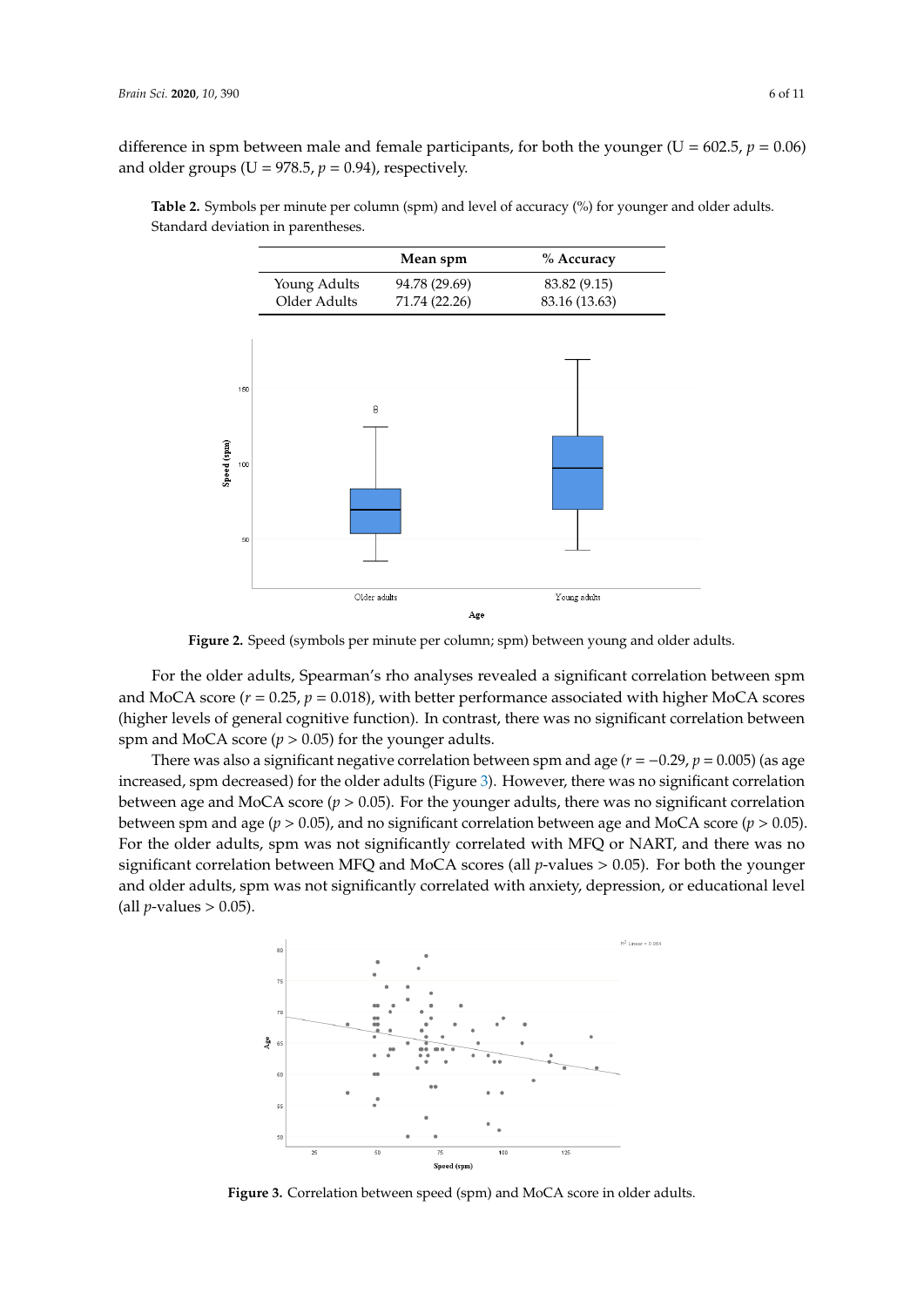#### **3. Discussion**

In this study, we used the STAC test to examine the complex interplay between the speed and accuracy of information processing in older compared to younger adults. As predicted, the requirement to maintain a stimulus accuracy response of at least 75% (actually achieving approximately 84% in this study) resulted in a reduction in the amount of processing possible within a given time period. Specifically, this was characterised by a significant decrease in the speed at which the symbols per minute per column could be processed, for the older compared to the younger group. The ability to modulate activity to varying task resource demands and inhibit interference while maintaining a high level of processing speed for a given accuracy of performance (attentional control), therefore, appears significantly less efficient in older adulthood. This is likely a result of a reduced ability to dynamically allocate attention, such that supply is equal to demand. These results, which were independent of gender, are in line with well-established evidence showing that higher demand for resources, under conditions of greater complexity, causes issues in relation to the efficacy of information processing with age [\[17](#page-9-1)[,23–](#page-9-7)[25\]](#page-9-8). Unlike previous studies, we employed methodology that allowed for within-group variation in respect to individual capability (i.e., accommodating differences in what participants find challenging), thus removing a potential confounding factor present in previous studies with variation in task difficulty; an important consideration when devising tasks for use with a highly heterogeneous older adult population.

We were also interested in examining any relationship between general cognition measured using the MoCA [\[45\]](#page-10-5) in individuals who had not reported any cognitive changes or concerns to their general practitioner/memory services, and STAC performance. For the older adults there was a significant correlation between spm and MoCA score, with higher levels of general cognition function associated with better performance; a significant negative correlation between spm and age with spm decreasing as age increased, but there was no significant correlation between age and MoCA score. This pattern of results suggests that the reduction in speed of performance as age increases may be compensated for (at least within the age range of the participants in this study), by higher levels of objectively measured levels of cognitive function. The lack of a significant correlation between spm and MFQ score indicates that attentional control is not however associated with, or compensated for, by perceived level of cognitive function.

Attentional control in older adults was also not a function of cognitive reserve, (using the proxy measure of NART score), although one could argue that NART score was not representative of the complexity of cognitive reserve, nor of all its components. In contrast to the older adults, there was no significant correlation between spm and age, or spm and MoCA score, for the younger adults. For both the younger and older adults there was no significant correlation between spm and anxiety, depression or educational level, indicating that attentional control was not associated with such factors at the levels or ranges encountered in the present study.

With respect to older adults, the significant correlation between spm and MoCA score, significant negative correlation between spm and age, and the lack of significant correlation between age and MoCA score, indicates that chronological age alone is unlikely to be useful in determining real life behaviour such as driving. This supports the idea that functional ageing, as opposed to chronological ageing, may be a more appropriate indicator of real-life ability. The results indicate that although one gets slower with increasing age, accuracy is still maintained. This is likely true up to a point, or certain age; after which it may no longer be appropriate for older adults to engage in driving behaviour that is more "resource intensive" (such as driving on motorways or at night, which requires higher speeds and increased vigilance). Although the correlation between MoCA score and STAC performance (spm) may provide some insight into how well an individual can manage these demands, it may be more appropriate if lower scores were used to prompt more in-depth cognitive assessment, such as use of STAC, to assess driving behaviour [\[16,](#page-9-0)[20](#page-9-4)[,32](#page-9-13)[,38,](#page-9-16)[41\]](#page-10-1), particularly as driving cessation is widely considered to be a major life transition, and can have a significant impact on the health and well-being of older drivers [\[39,](#page-9-17)[40\]](#page-10-0).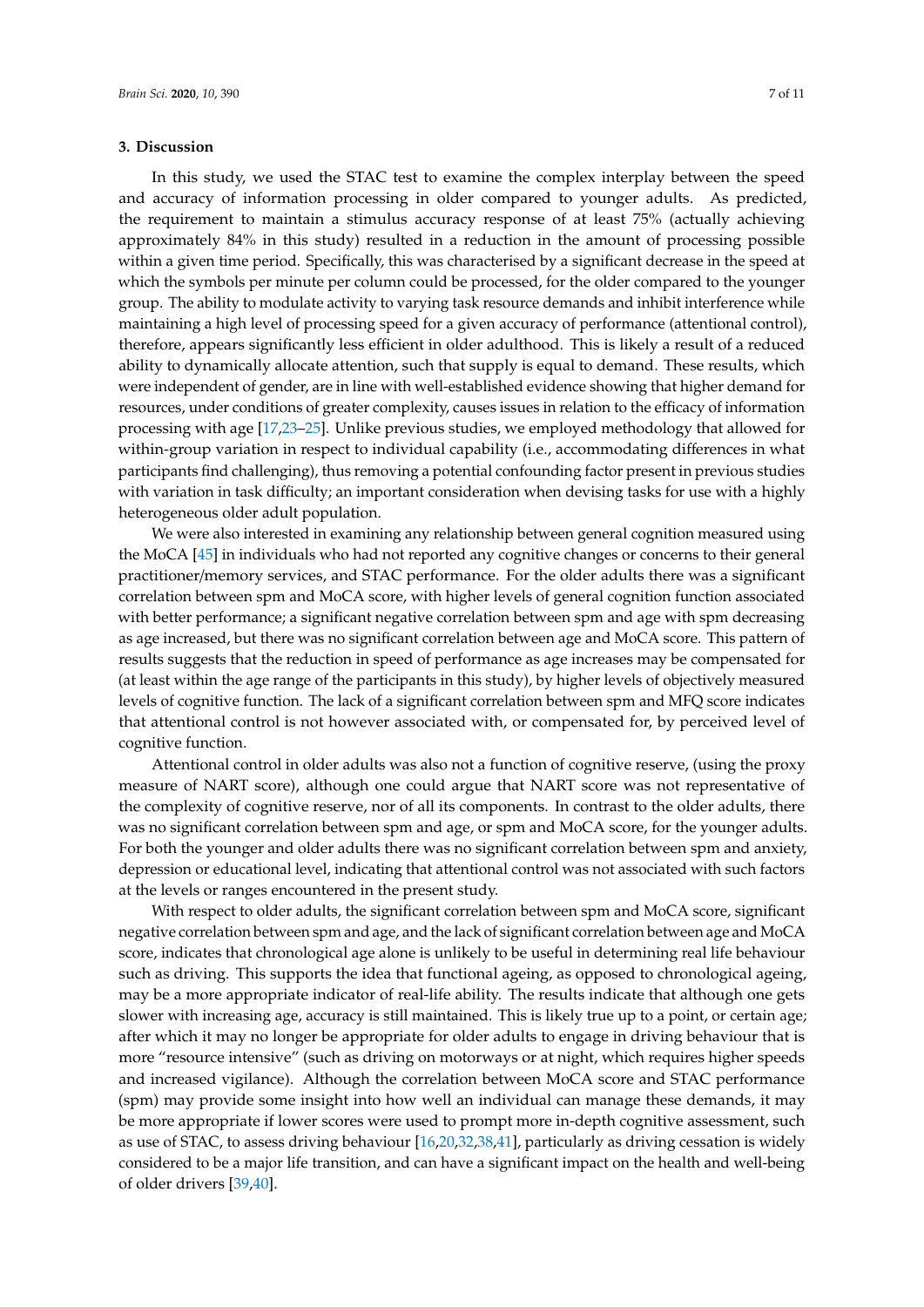We have previously shown that older adults (mean age 66.5 years) are able to comfortably perform the STAC at a length of 300 s [\[42\]](#page-10-2). However, due to the novel nature of the task, the "optimal" duration for both younger and older adults is yet to be determined. In this instance, the task was only run for a short amount of time (180 s), which may have favoured performance in the younger group more so than the older group, because for the latter it has been found to improve with continued exposure. Therefore, the distinction between groups may be diminished at longer intervals. Furthermore, although the PEST algorithm should naturally converge on a participant's optimal speed, given sufficient time, it would certainly be an intriguing prospect to assess performance capability where the start speed of the experiment was founded on the basis of an individual's threshold (established during practice, for example).

## *3.2. Future Studies*

Without accompanying neuroimaging data, the study is not able to make direct inferences relating to the efficiency of neural processes supporting attentional control. In future, it would be of interest to use task-based fMRI to assess the availability of processing resources in given regions or networks (prefrontal/parietal). Use of diffusion-weighted imaging to assess the integrity of key tracts related to attention (genu/forceps minor, superior longitudinal fasciculus) could also be incorporated. Additional electroencephalographic (EEG) analysis both in the time-domain and in the time-frequency domain would also reveal the recruitment of additional cognitive resources required for the maintenance of the accuracy with increasing age. The examination of the variations in task difficulty and complexity based on the individual threshold of a single participant (e.g., a variation of a specific % of spm), would also provide a unique insight into the neural underpinnings of this novel task, age-related distinctions, and individual differences.

The STAC represents a complex task that requires good attention control to optimise efficient information processing. These processes rely on sub-cortical white matter integrity for speed and efficiency of processing, and the pre-frontal cortex to "supervise" the allocation of attentional resources. These cerebral regions are vulnerable to the decelerative forces present in traumatic brain injury and often underpin weaknesses of cognition reported by patients, even after relative minor head trauma. However, identifying attentional failures during a clinical assessment can be difficult [\[58\]](#page-10-15). This probably accounts for the dislocation, often seen when a patient performs well on clinical tests of cognition yet complains of intrusive lapses of working memory and other cognitive failures in everyday life. This disparity is assumed to reflect the different attentional loadings present in a clinical assessment versus everyday life. As the STAC replicates the changing attentional demands encountered in the cognitive control of everyday activities, it may also be an important tool for the investigation of head injury with respect to the determination functional integrity and response to intervention.

Furthermore, cognitive function was only assessed using the MoCA [\[45\]](#page-10-5) and thus only a composite score of performance over several cognitive domains, namely short-term memory, visuospatial ability, executive function, attention, concentration and working memory, language, and orientation to time and place. Future studies will involve the examination of a wider range of specific cognitive functions in order to examine the links between cognitive function and attentional control, information processing speed, and accuracy.

Finally, it would be of value to administer the task for a range of durations to assess age-related differences under conditions of varying demands on sustained attention. Furthermore, the age-range was relatively large in the present study, and although there was no specified upper age limit our older adult group contained no-one over the age of 79 years and future studies should focus on a smaller age range or sub-divide the older age group into different cohorts (e.g., 50–65, 66–80) and to include individuals above the age of 80 in order to assess age effects in more detail.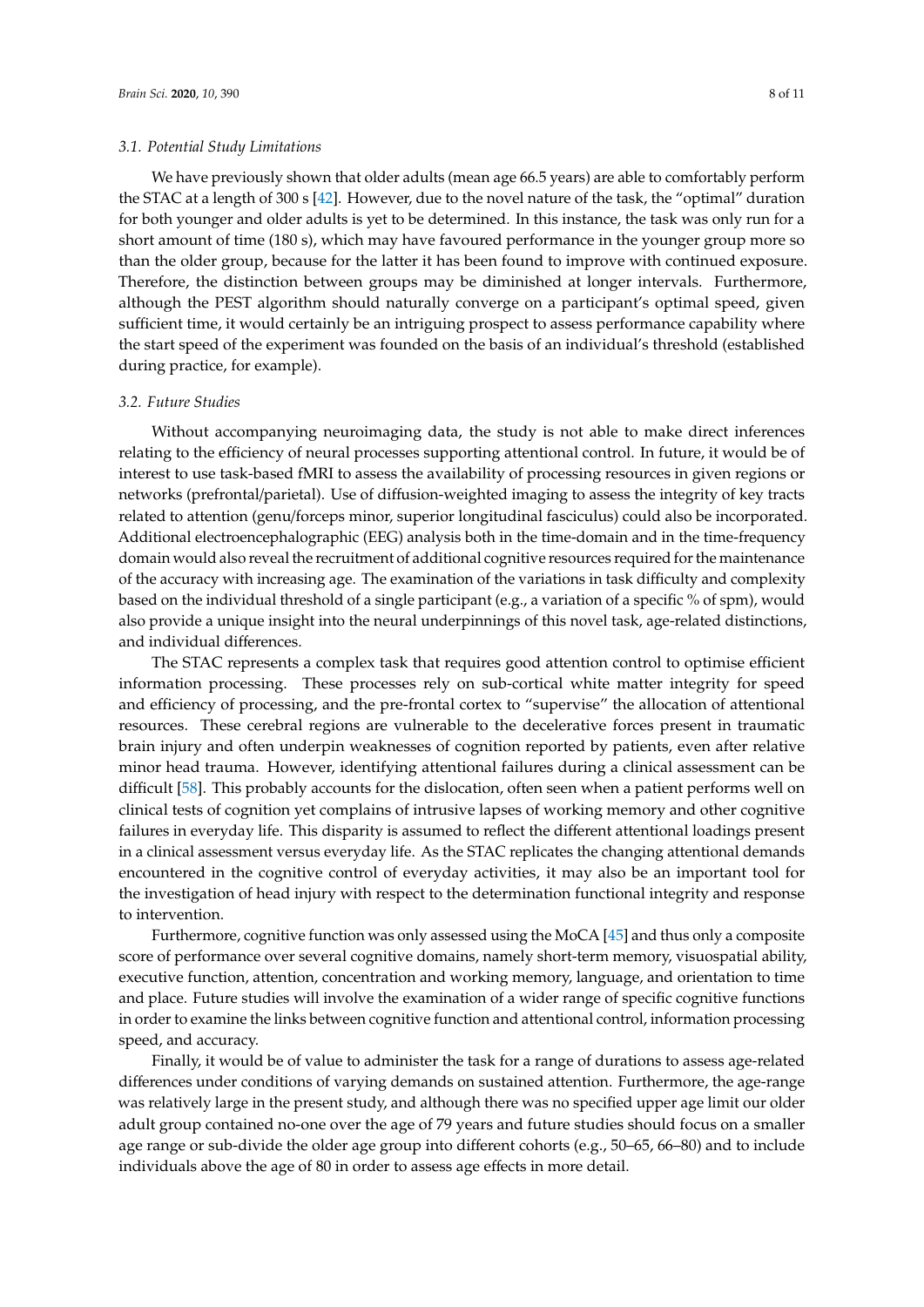**Author Contributions:** A.T., C.J.H. and R.W. conceived and designed the experiments; A.T.-B., N.B., E.R., performed the experiments; A.T., C.J.H., A.T.-B., and J.E.N., analyzed the data; A.T., A.T.-B., C.J.H., R.W., N.B., J.E.N., and E.R., wrote the paper. All authors have read and agreed to the published version of the manuscript.

**Funding:** This Research was funded by BRACE- Dementia Research. Registered Charity: 297965. The APC was funded by Swansea University.

**Acknowledgments:** The authors would like to acknowledge and thank BRACE- Dementia Research. Registered Charity: 297965 for funding this research, Neil Carter for help in developing the STAC test and to all the people who very kindly gave up their time to take part in this study.

**Conflicts of Interest:** The authors declare no conflict of interest.

#### **References**

- <span id="page-8-0"></span>1. Kuznetsova, K.A.; Maniega, S.M.; Ritchie, S.J.; Cox, S.R.; Storkey, A.J.; Starr, J.M.; Wardlau, J.M.; Deary, I.J.; Bastin, M.E. Brain white matter structure and information processing speed in healthy older age. *Brain. Struct. Funct.* **2016**, *221*, 3223–3235. [\[CrossRef\]](http://dx.doi.org/10.1007/s00429-015-1097-5)
- 2. Yang, Y.; Bender, A.R.; Raz, N. Age related differences in reaction time components and diffusion properties of normal-appearing white matter in healthy adults. *Neuropsychologia* **2015**, *66*, 246–258. [\[CrossRef\]](http://dx.doi.org/10.1016/j.neuropsychologia.2014.11.020) [\[PubMed\]](http://www.ncbi.nlm.nih.gov/pubmed/25460349)
- <span id="page-8-5"></span>3. Haynes, B.I.; Bauermeister, S.; Bunce, D. A systematic review of longitudinal associations between reaction time intraindividual variability and age-related cognitive decline or impairment, dementia and mortality. *J. Int. Neuropsychol. Soc.* **2017**, *23*, 431–445. [\[CrossRef\]](http://dx.doi.org/10.1017/S1355617717000236) [\[PubMed\]](http://www.ncbi.nlm.nih.gov/pubmed/28462758)
- <span id="page-8-1"></span>4. Hong, Z.; Ng, K.K.; Sim, S.K.; Ngeow,M.Y.; Zheng, H.; Lo, J.C.; Chee,M.W.; Zhou, J. Differential age-dependent associations of gray matter volume and white matter integrity with processing speed in healthy older adults. *Neuroimage* **2015**, *123*, 42–50. [\[CrossRef\]](http://dx.doi.org/10.1016/j.neuroimage.2015.08.034) [\[PubMed\]](http://www.ncbi.nlm.nih.gov/pubmed/26302672)
- <span id="page-8-2"></span>5. Bielak, A.A.M.; Cherbuin, N.; Bunce, D.; Anstey, K.J. Intraindividual variability is a fundamental phenomenon of Aging: Evidence from an 8-year longitudinal study across young, middle and older adulthood. *Develop. Psych.* **2014**, *50*, 143–151. [\[CrossRef\]](http://dx.doi.org/10.1037/a0032650)
- <span id="page-8-3"></span>6. Jackson, J.D.; Balota, D.A.; Duchek, J.M.; Head, D. White matter integrity and reaction time intraindividual variability in healthy aging and early-stage Alzheimer's Disease. *Neuropsychologia* **2012**, *50*, 357–366. [\[CrossRef\]](http://dx.doi.org/10.1016/j.neuropsychologia.2011.11.024)
- 7. Bunce, D.; Haynes, B.I.; Lord, S.R.; Gschwind, Y.J.; Kochan, N.A.; Reppermund, S.; Brodaty, H.; Sachdev, P.S.; Delbaere, K. Intraindividual stepping reaction time variability predicts falls in older adults with mild cognitive impairment. *J. Gerontol. A Biol. Sci. Med. Sci.* **2016**, *72*, 832–837. [\[CrossRef\]](http://dx.doi.org/10.1093/gerona/glw164)
- 8. Aichele, S.; Rabbitt, P.; Ghisletta, P. Think fast, feel fine, live long: A 29-year study of cognition, health, and survival in middle-aged and older adults. *Psychol. Sci.* **2016**, *4*, 518–529. [\[CrossRef\]](http://dx.doi.org/10.1177/0956797615626906)
- 9. Kochan, N.A.; Bunce, D.; Pont, S.; Crawford, J.D.; Brodaty, H.; Sachdev, P.S. Is intraindividual reaction time variability an independent cognitive predictor of mortality in old age? Findings from the Sydney memory and ageing study. *PLoS ONE* **2017**, *12*, e0181719. [\[CrossRef\]](http://dx.doi.org/10.1371/journal.pone.0181719)
- 10. Troyer, A.K.; Vandermorris, S.; Murphy, K.J. Intraindividual variability on associative memory tasks is elevated in amnestic mild cognitive impairment. *Neuropsychologia* **2016**, *90*, 110–116. [\[CrossRef\]](http://dx.doi.org/10.1016/j.neuropsychologia.2016.06.011)
- <span id="page-8-6"></span>11. Richards, E.; Bayer, A.; Hanley, C.; Norris, J.E.; Tree, J.J.; Tales, A. Reaction time and visible white matter lesions in subcortical ischemic vascular cognitive impairment. *J. Alz. Dis.* **2019**, *72*, 859–865. [\[CrossRef\]](http://dx.doi.org/10.3233/JAD-190823) [\[PubMed\]](http://www.ncbi.nlm.nih.gov/pubmed/31658059)
- <span id="page-8-7"></span>12. Richards, E.; Bayer, A.; Hanley, C.; Norris, J.E.; Tales, A. Subcortical ischemic vascular cognitive impairment: Insights from reaction time measures. *J. Alz. Dis.* **2019**, *723*, 845–857. [\[CrossRef\]](http://dx.doi.org/10.3233/JAD-190889)
- <span id="page-8-9"></span>13. Tales, A.; Leonards, U.; Bompas, A.; Snowden, R.; Phillips, M.; Porter, G.; Hawworth, J.; Wilcock, G.; Bayer, A. Intra-individual reaction time variability in amnestic mild cognitive impairment: A precursor to dementia? *J. Alz. Dis.* **2012**, *32*, 457–466. [\[CrossRef\]](http://dx.doi.org/10.3233/JAD-2012-120505)
- <span id="page-8-8"></span>14. Bayer, A.; Phillips, M.; Porter, G.; Leonards, U.; Bompas, A.; Tales, A. Abnormal inhibition of return in mild cognitive impairment: Is it specific to the presence of prodromal dementia? *J. Alz. Dis.* **2014**, *40*, 177–189. [\[CrossRef\]](http://dx.doi.org/10.3233/JAD-131934) [\[PubMed\]](http://www.ncbi.nlm.nih.gov/pubmed/24366922)
- <span id="page-8-4"></span>15. Haworth, J.; Phillips, M.; Newson, M.; Rogers, P.J.; Torrens-Burton, A.; Tales, A. Measuring information processing speed in mild cognitive impairment: Clinical versus research dichotomy. *J. Alz. Dis.* **2016**, *51*, 263–275. [\[CrossRef\]](http://dx.doi.org/10.3233/JAD-150791) [\[PubMed\]](http://www.ncbi.nlm.nih.gov/pubmed/26836171)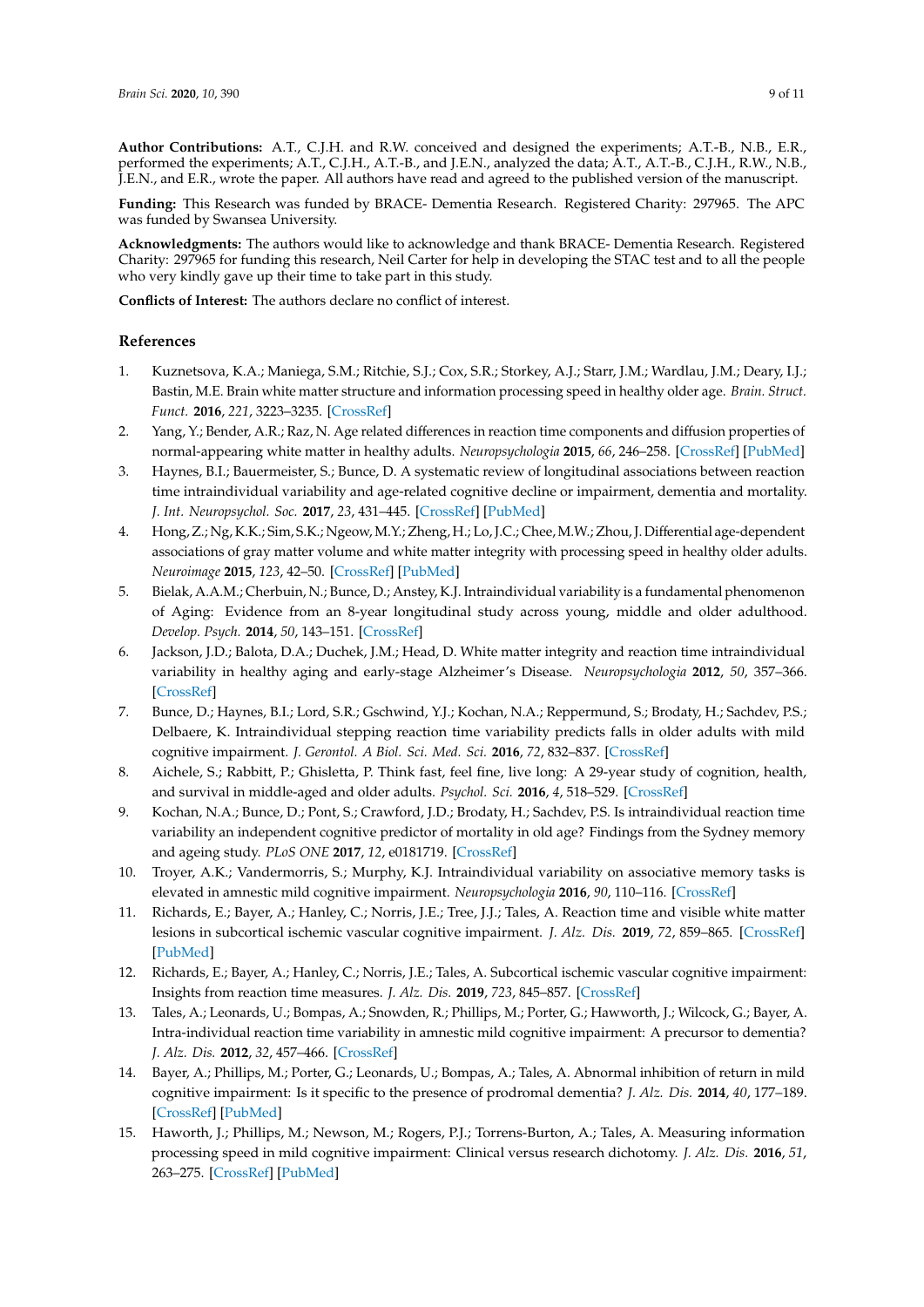- <span id="page-9-0"></span>16. Panwar, N.; Purohit, D.; Deo Sinha, V.; Joshi, M. Evaluation of extent and pattern of neurocognitive functions in mild and moderate traumatic brain injury patients by using Montreal Cognitive Assessment (MoCA) score as a screening tool: An observational study from India. *Asian J. Psychiatry* **2019**, *41*, 60–65. [\[CrossRef\]](http://dx.doi.org/10.1016/j.ajp.2018.08.007)
- <span id="page-9-1"></span>17. Hedden, T.; Van Dijk, K.R.A.; Shire, E.H.; Sperling, R.A.; Johnson, K.A.; Buckner, R.L. Failure to modulate attentional control in advanced aging linked to white matter pathology. *Cereb. Cortex.* **2012**, *22*, 1038–1051. [\[CrossRef\]](http://dx.doi.org/10.1093/cercor/bhr172)
- <span id="page-9-3"></span><span id="page-9-2"></span>18. Rensink, R.A. The dynamic representation of scenes. *Vis. Cogn.* **2000**, *7*, 17–42. [\[CrossRef\]](http://dx.doi.org/10.1080/135062800394667)
- 19. Guest, D.; Howard, C.J.; Brown, L.A.; Gleeson, H. Aging and the rate of visual information processing. *J. Vis.* **2015**, *15*, 1–25. [\[CrossRef\]](http://dx.doi.org/10.1167/15.14.10)
- <span id="page-9-4"></span>20. Dymowski, A.R.; Owens, J.A.; Ponsford, J.L.; Willmott, C. Speed of processing and strategy control of attention after traumatic brain injury. *J. Clin. Exp. Neuropsychol.* **2015**, *37*, 1024–1035. [\[CrossRef\]](http://dx.doi.org/10.1080/13803395.2015.1074663)
- <span id="page-9-5"></span>21. Sylvester, C.Y.C.; Wager, T.D.; Lacey, S.C.; Hernandez, L. Switching attention and resolving interference: fMRI measures of executive functions. *Neuropsychologia* **2003**, *41*, 357–370. [\[CrossRef\]](http://dx.doi.org/10.1016/S0028-3932(02)00167-7)
- <span id="page-9-6"></span>22. Cieslik, E.C.; Mueller, V.I.; Eickhoff, C.R.; Langner, R.; Eickhoff, S.B. Three key regions for supervisory attentional control: Evidence from neuroimaging meta-analyses. *Neurosci. Biobehav. Rev.* **2015**, *48*, 22–34. [\[CrossRef\]](http://dx.doi.org/10.1016/j.neubiorev.2014.11.003) [\[PubMed\]](http://www.ncbi.nlm.nih.gov/pubmed/25446951)
- <span id="page-9-7"></span>23. Maylor, E.A.; Wing, A.M. Age differences in postural stability are increased by additional cognitive demands. *J. Gerontol. Ser. B Psychol. Sci. Soc. Sci.* **1996**, *51*, 143–154. [\[CrossRef\]](http://dx.doi.org/10.1093/geronb/51B.3.P143) [\[PubMed\]](http://www.ncbi.nlm.nih.gov/pubmed/8620354)
- 24. Teasdale, N.; Bard, C.; LaRue, J.; Fleury, M. On the cognitive penetrability of posture control. *Exp. Aging Res.* **1993**, *19*, 1–3. [\[CrossRef\]](http://dx.doi.org/10.1080/03610739308253919) [\[PubMed\]](http://www.ncbi.nlm.nih.gov/pubmed/8444263)
- <span id="page-9-8"></span>25. Maylor, E.A.; Lavie, N. The influence of perceptual load on age differences in selective attention. *Psychol. Aging* **1998**, *13*, 563–573. [\[CrossRef\]](http://dx.doi.org/10.1037/0882-7974.13.4.563)
- <span id="page-9-9"></span>26. Tales, A.; Muir, J.; Jones, R.; Bayer, A.; Snowden, R.J. The effects of saliency and task difficulty on visual search performance in ageing and Alzheimer's disease. *Neuropsychologia* **2004**, *42*, 335–345. [\[CrossRef\]](http://dx.doi.org/10.1016/j.neuropsychologia.2003.08.002) [\[PubMed\]](http://www.ncbi.nlm.nih.gov/pubmed/14670572)
- 27. Vaportzis, E.; Georgiou-Karistianis, N.; Stout, J.C. Dual task performance in normal aging: A compaison of choice reaction time tasks. *PLoS ONE* **2013**, *8*, e60265. [\[CrossRef\]](http://dx.doi.org/10.1371/journal.pone.0060265)
- <span id="page-9-11"></span>28. Tales, A.; Snowden, R.J.; Phillips, M.; Haworth, J.; Porter, G.; Wilcock, G.; Bayer, A. Exogenous phasic alerting and spatial orienting in mild cognitive impairment compared to healthy ageing: Study outcome is related to target response. *Cortex* **2011**, *47*, 180–190. [\[CrossRef\]](http://dx.doi.org/10.1016/j.cortex.2009.09.007)
- 29. Eimer, M. The neural basis of attentional control in visual search. *Trends Cogn. Sci.* **2014**, *18*. [\[CrossRef\]](http://dx.doi.org/10.1016/j.tics.2014.05.005)
- <span id="page-9-10"></span>30. Torrens-Burton, A.; Basoudan, N.; Bayer, A.; Tales, A. Perception and reality of cognitive function: Information processing speed, perceived memory function and perceived task difficulty in older adults. *J. Alz. Dis.* **2017**, *60*, 1601–1609. [\[CrossRef\]](http://dx.doi.org/10.3233/JAD-170599)
- <span id="page-9-12"></span>31. Heitz, R.P. The speed-accuracy tradeoff: History, physiology, methodology, and behaviour. *Front. Neurosci.* **2014**, *8*, 150. [\[CrossRef\]](http://dx.doi.org/10.3389/fnins.2014.00150) [\[PubMed\]](http://www.ncbi.nlm.nih.gov/pubmed/24966810)
- <span id="page-9-13"></span>32. Hird, M.A.; Egeto, P.; Fischer, C.E.; Naglie, G.; Schweizer, T.A. A systematic review and meta-analysis of on-road simulator and cognitive driving assessment in Alzheimer's disease and mild cognitive impairment. *J. Alz. Dis.* **2016**, *53*, 713–729. [\[CrossRef\]](http://dx.doi.org/10.3233/JAD-160276) [\[PubMed\]](http://www.ncbi.nlm.nih.gov/pubmed/27176076)
- <span id="page-9-14"></span>33. Callaghan, E.; Holland, C.; Kessler, K. Age-related changes in the ability to switch between temporal and spatial attention. *Front. Ageing Neurosci.* **2017**, *9*, 28. [\[CrossRef\]](http://dx.doi.org/10.3389/fnagi.2017.00028)
- 34. Stinchcombe, A.; Gagnon, S.; Zhang, J.J.; Montembeault, P.; Bedard, M. Fluctuating attentional demand in the simulated driving assessment: The roles of age and driving complexity. *Tra*ffi*c Inj. Prev.* **2011**, *12*, 576–587. [\[CrossRef\]](http://dx.doi.org/10.1080/15389588.2011.607479) [\[PubMed\]](http://www.ncbi.nlm.nih.gov/pubmed/22133333)
- 35. Tsang, P.S. Ageing and attentional control. *Q. J. Exp. Psychol.* **2013**, *66*, 1517–1547. [\[CrossRef\]](http://dx.doi.org/10.1080/17470218.2012.752019) [\[PubMed\]](http://www.ncbi.nlm.nih.gov/pubmed/23281799)
- 36. Roca, J.; Castro, C.; López-Ramón, M.F.; Lupiáñez, J. Measuring vigilence while assessing the function of the three attentional networks: The ANI-Vigilance task. *J. Neurosci. Methods.* **2011**, *198*, 312–324. [\[CrossRef\]](http://dx.doi.org/10.1016/j.jneumeth.2011.04.014)
- <span id="page-9-15"></span>37. McManus, B.; Heaton, K.; Stavrinos, D. Commercial motor vehicle driving performance: An examination of attentional resources and control using a driving simulator. *J. Exp. Psychol. Appl.* **2017**, *23*, 191–203. [\[CrossRef\]](http://dx.doi.org/10.1037/xap0000120)
- <span id="page-9-16"></span>38. Pyun, J.-M.; Kang, M.J.; Kim, S.; Baek, M.J.; Wang, M.J.; Kim, S.Y. Driving cessation and cognitive dysfunction in patients with mild cognitive impairment. *J. Clin. Med.* **2018**, *7*, 545. [\[CrossRef\]](http://dx.doi.org/10.3390/jcm7120545)
- <span id="page-9-17"></span>39. Liddle, J.; Turpin, M.; Carlson, G.; McKenna, K. The needs and experiences related to driving cessation for older people. *Br. J. Occup. Therapy* **2008**, *71*, 379–388. [\[CrossRef\]](http://dx.doi.org/10.1177/030802260807100905)